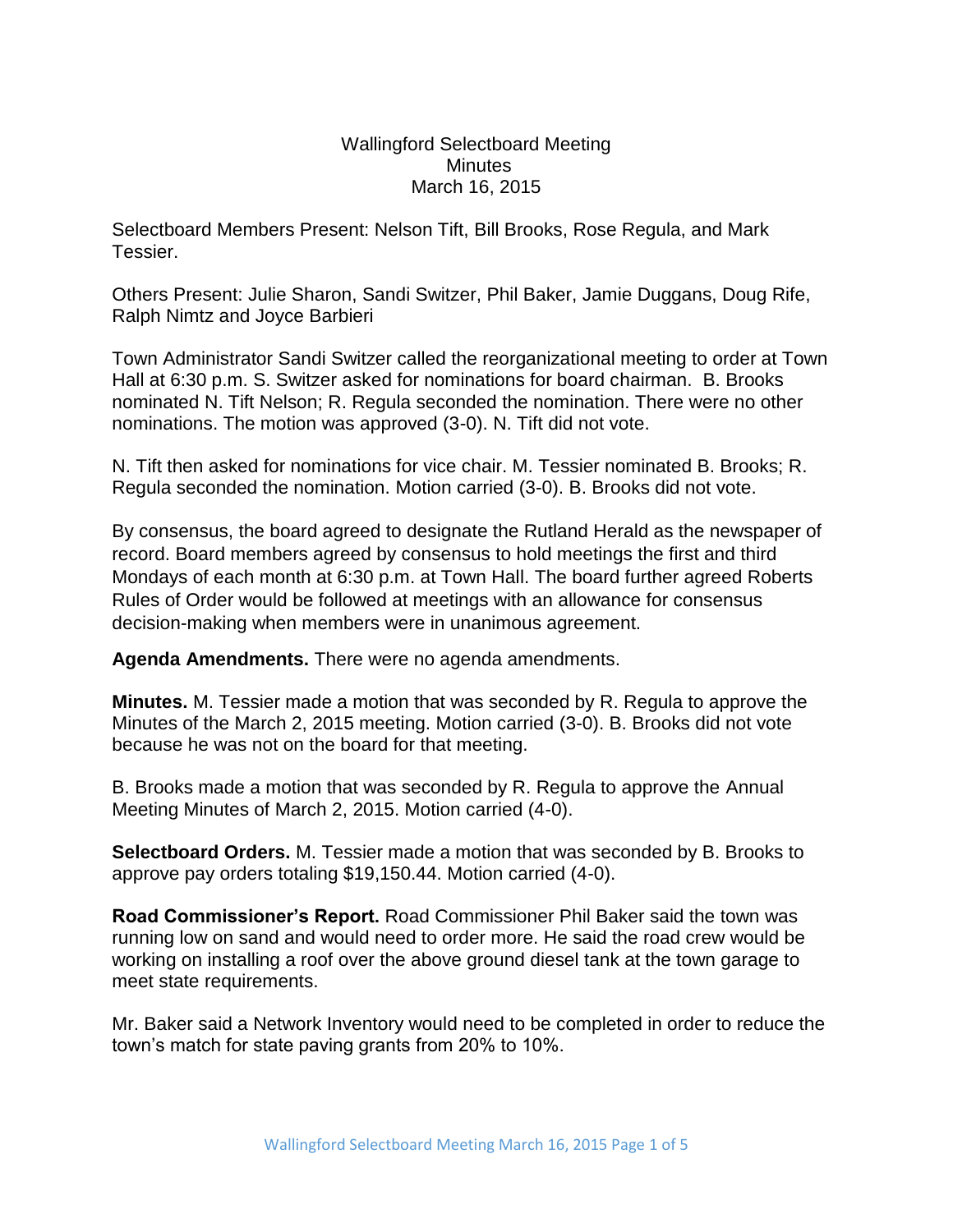N. Tift said the town should purchase a laptop computer and software to complete the Network Inventory. Town Clerk and Treasurer Julie Sharon said there were funds in the budget to cover the expenditures.

N. Tift made a motion that was seconded by B. Brooks to approve the purchase of a laptop computer and spending \$150 on the necessary software. Motion carried (4-0). N. Tift recommended purchasing the items prior to the April 15 training offered by Rutland Regional Planning Commission related to the Network Inventory.

Mr. Baker said he did not have the chance to gather the necessary information for the state paving grant application for Route 140W and Creek Road, but he said he would have the information by the April 6 meeting.

There was some discussion regarding Sarah Green's request for a sign near a section of Ice Bed and Hartsboro Roads to warn motorists of pedestrians crossing the street. Mr. Baker said brush needed to be cut back in that area so a Slow sign was more visible. He also said he would look at her stonewall to check for any road plow damage once the snow melts.

M. Tessier noted a complaint about a plugged culvert on High Street near Michelle Weeks house. N. Tift mentioned flooding issues near Meadow Street and Route 140W. Mr. Baker suggested installing a drain to Otter Creek. He also mentioned a frozen manhole on Hull Avenue.

S. Switzer said there was a large pothole rounding School Street and Route 7. Mr. Baker said he would have the road crew apply some cold patch to the pothole.

There was a lengthy discussion regarding road crew overtime and whether the town should limit the number of consecutive hours a member of the road crew should be operating a municipal vehicle without rest. The board agreed to revisit the matter in the fall and work out a system with the road crew that would spread out the overtime hours more evenly among the employees and reduce the long hours for safety reasons.

**AT&T Cell Tower Proposal for Town Hall.** Doug Rife from Smartlink, the business overseeing cell tower operations for AT&T, was in attendance to provide an overview of a proposal to replace the Town Hall cupola to fit a third antenna in the clock tower. Mr. Rife provided the board with photo simulations of the new cupola as well as fiberglass material samples. He said AT&T was aware of the historic significance of the building and would work with local, regional and state officials to address concerns.

Jamie Duggans from the state Division of Historic Preservation said he had reviewed the proposed plans. He said the building was listed on the National Register for Historic Places and the structure was located in the historic district. He cautioned that removing historic materials could be considered an adverse effect on the building. He said he was not in support of the proposal as it stands. He said replacing slate and bricks with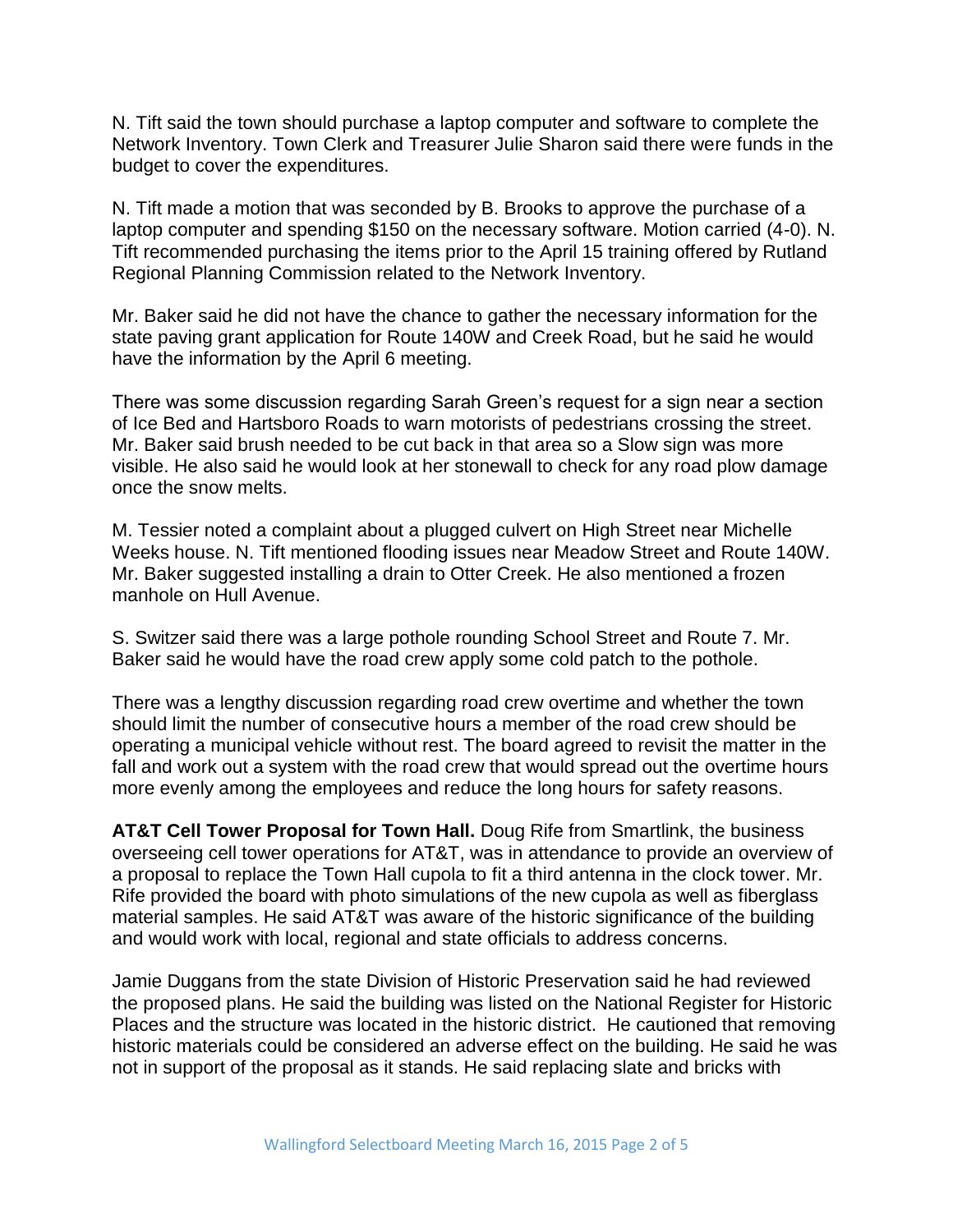fiberglass was not "like for like" materials. He noted if the town were to pursue the project, it could trigger a federal inquiry and removal from the Historic Register.

Ralph Nimtz said he had been the architect for several Town Hall projects over the past 15 years. He said the community had always made a great effort to comply with historic preservation. He said Town Hall was a gem of a building and he did not want to see the cupola replaced with a replica.

M. Tessier questioned what benefits the town would receive from AT&T's proposal. Mr. Rife said he would ask the company to provide a response.

The board agreed to post an item regarding AT&T's proposal on Front Porch Forum to gather local feedback.

**2015 Liquor Licenses.** B. Brooks made a motion to approve liquor licenses for Victorian Inn, Wallingford Country Store and Deli, Sherman V. Allen, and Cumberland Farms. The motion was seconded by R. Regula. Motion carried (4-0).

Approval for a liquor license for Three Guy Pie, Inc. was tabled due to an incomplete application.

**2015 Bridges and Roads Standards.** B. Brooks made a motion to sign the Bridges and Roads Standards adopted by the Selectboard in March of 2013; M. Tessier seconded the motion. Motion carried (4-0).

**2015 Annual Financial Plan.** R. Regula made a motion to approve and sign the Annual Financial Plan. M. Tessier seconded the motion. Motion carried (4-0).

**Catamount Electric.** The board tabled action on this item until the next meeting.

**Annual Appointments.** B. Brooks made a motion that was seconded by M. Tessier to reappoint all volunteers whose terms expired along with Suzanne Dafni and Trisha Nash as town representatives to the Vermont State Police Community Advisory Board for one-year terms, Trisha Nash to the Conservation Commission for a three-year term, Mike and Joyce McMahon to the Conservation Commission for three-year terms with Mike serving as the voting member, and Bruce Dobbins to the Planning Commission for a three-year term. Motion carried (4-0).

B. Brooks said he would no longer be serving as the Rutland Regional Planning Commission representative. The board instructed the town administrator to ask Mr. Dobbins if he was interested in the post.

**Security Policy Annual Review.** Pursuant to the Security Policy in the Employee Handbook, the Selectboard reviewed the list of all persons who have keys to Town Hall. B. Brooks made a motion that was seconded by R. Regula to approve the list. Motion carried (4-0).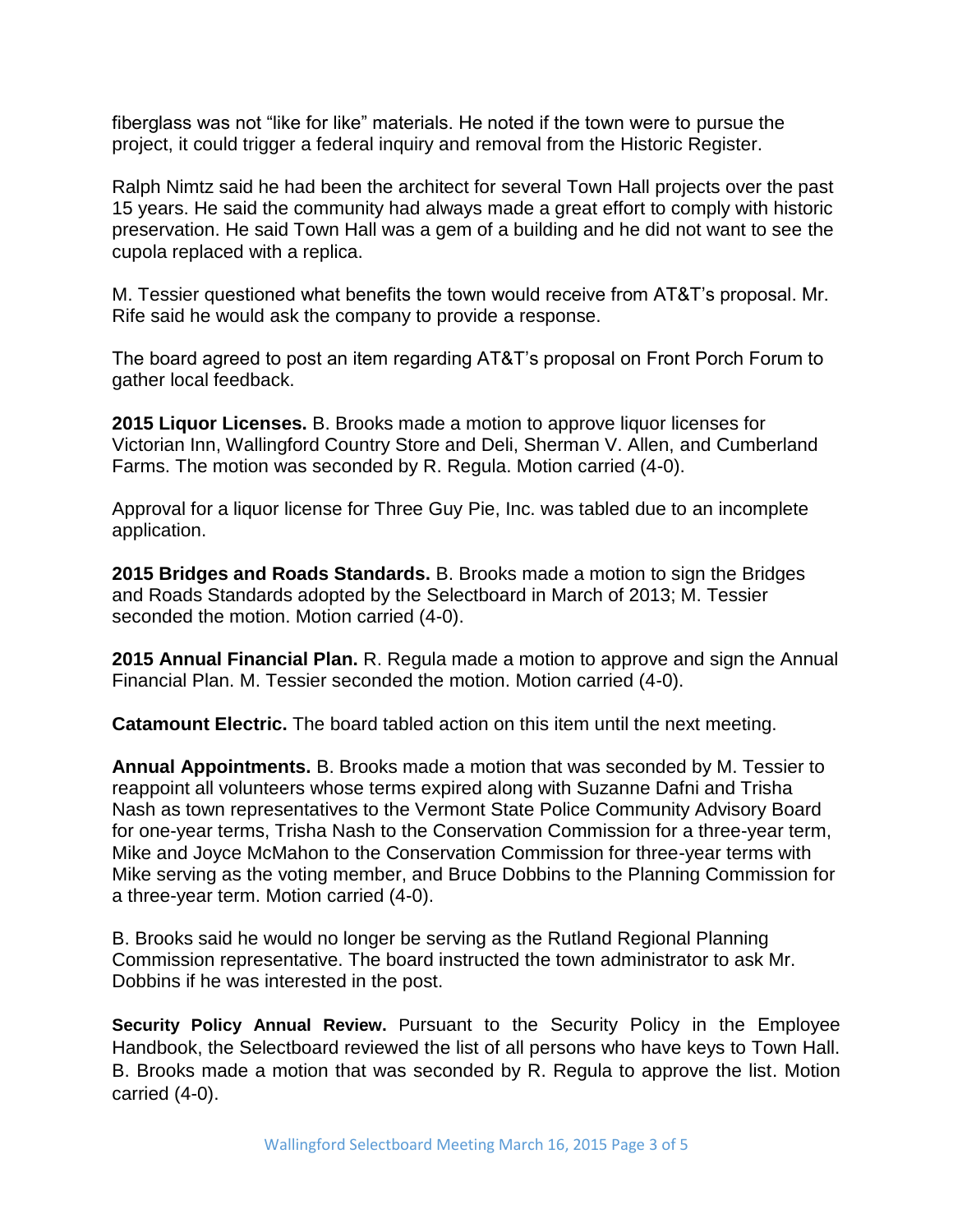**Mitchell Road Request.** The board reviewed Frank Chapman's request to operate a bulldozer on Mitchell Road to perform maintenance on his properties.

By unanimous consent, the board agreed to the same stipulations offered to Mr. Chapman at the May 19, 2014 meeting. Stipulations included: requiring a 30-day notice to abutters regarding the date the bulldozer would access the trail, restricting the bulldozer to one round trip into the Chapman properties, limiting access between the hours of 9 a.m. and 5 p.m., requiring advance proof of liability insurance, repairs to any damaged properties, and restricting bulldozer access to the southern entrance of the Frederick property. The board indicated the town's permission would note no improvements shall be made to Mitchell Road and Mr. Chapman was to notify the U. S. Forest Service of his plans.

**Bulk Mail Permit Request.** B. Brooks made a motion that was seconded by M. Tessier to approve Fire District #1's request to use the town's bulk mail permit to distribute annual reports. Motion carried (4-0).

**Other Business/Announcements.** M. Tessier asked whether Town Constable Jerry Tift had communication with the state dispatch system while on duty. N. Tift responded in the affirmative. He said the Vermont State Police had urged the constable not to overuse the system.

N. Tift said there was no additional fee to use the dispatch system and he had directed the constable to call in all stops.

S. Switzer said the Recreation Committee would like to know the recreation director hourly wage before they started conducting interviews. The board agreed the salary would be the same as last year at \$15 an hour. The board directed the town administrator to inquire whether the summer recreation program could use the Rotary Building since WES is unavailable due to construction.

The board by unanimous consent appointed Gary Fredette to serve on the Scholarship Committee.

M. Tessier made a motion that was approved by B. Brooks to accept the Recreation Committee's recommendation regarding the 20'X24' size, location and design of a pavilion at Elfin Lake. Motion carried (4-0).

By unanimous consent, the board declined a request to send Bill Lohsen a letter regarding town actions related to noise and safety complaints at his Hartsboro Road properties. They indicated board actions were detailed in meeting Minutes available to the public.

N. Tift agreed to represent the town at the Development Review Board hearing on March 19.

There were no suggestions for items needing to be purchased as part of the Vermont Equipment Grant.